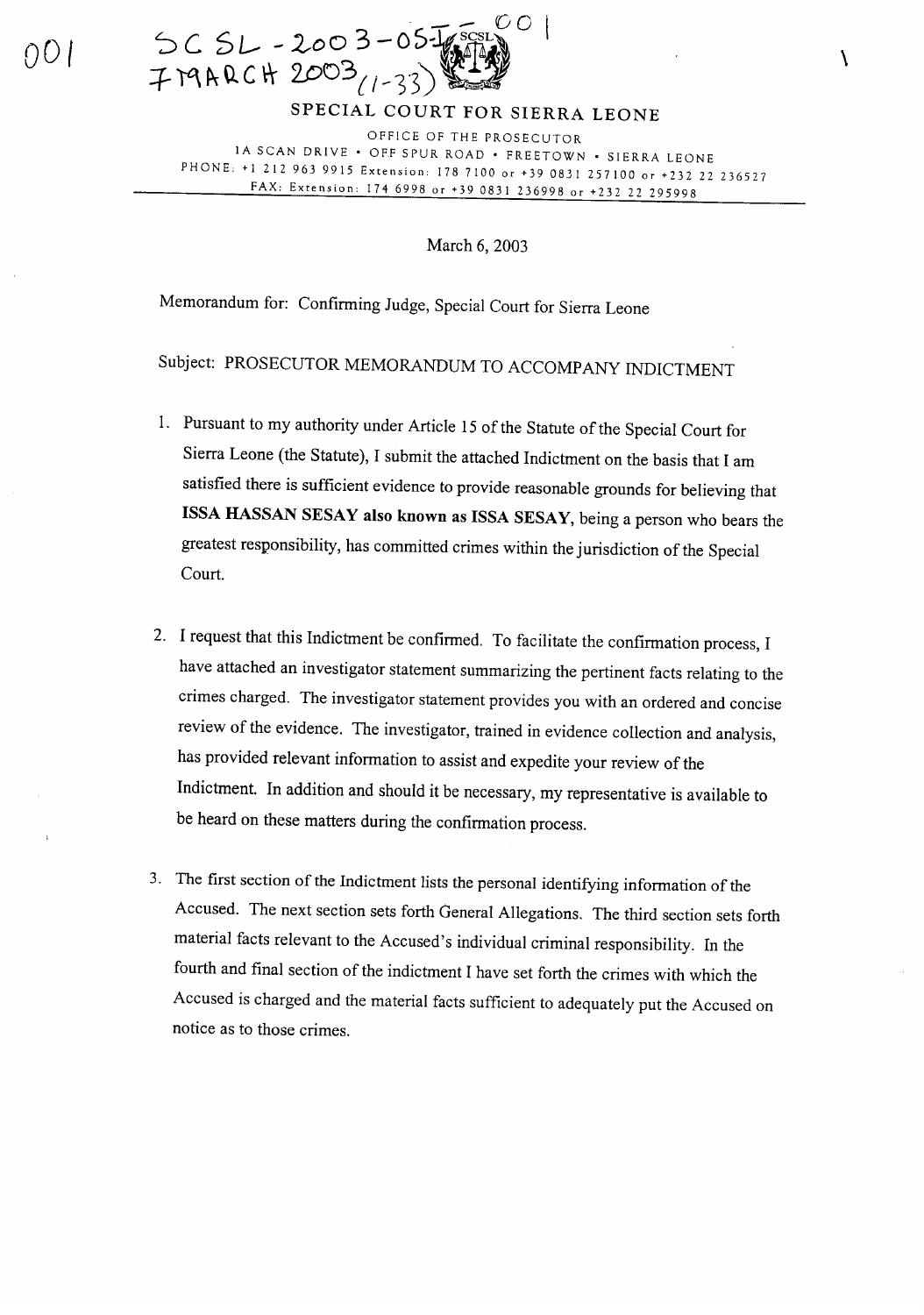#### **Warrant of Arrest and Order for Transfer and Detention**

4. Upon continnation ofthe Indictment, I seek a Warrant of Arrest and an Order for Transfer and Detention.

#### **Application for Non-Disclosure**

- 5. The suspect is at large and his arrest and subsequent surrender is dependent on the surrender to the jurisdiction of the Court. The Accused is one of several persons against whom I seek confirmation of indictments. This Accused and several of these other potential Accused are at large and may flee if the confirmed Indictment is made public before all indictees are arrested. In addition, this Accused and other indictees continue to have influence with members or ex-members of their respective factions who may assist these individuals to escape arrest if these Indictments become known before an arrest can be effected. For these reasons, I request an order of nondisclosure of the Indictment to the public.
- 6. The request for the order for non-disclosure is brought under the provisions of Rule 53 of the Rules which provides:

#### *Rule* 53: *Non-disclosure*

- *(A) In exceptional circumstances, a Judge or a Trial Chamber may, in the interests ofjustice, order the non-disclosure to the public ofany documents or information until further order.*
- *(B) When confirming an indictment thejudge may, in consideration with the Prosecutor, order that there be no public disclosure ofthe indictment until it is served on the accused, or in the case ofjoint accused, on both the accused.*
- *(C) A Judge or Trial Chamber may, in consultation with the Prosecutor, also order that there be no disclosure ofan indictment, or part thereof, or ofall or any part ofany particular document or information, ifsatisfied that the making ofsuch an order is required to give effect to the provision ofthe Rules, to protect confidential information obtained by the Prosecutor, or otherwise in the interest of justice.*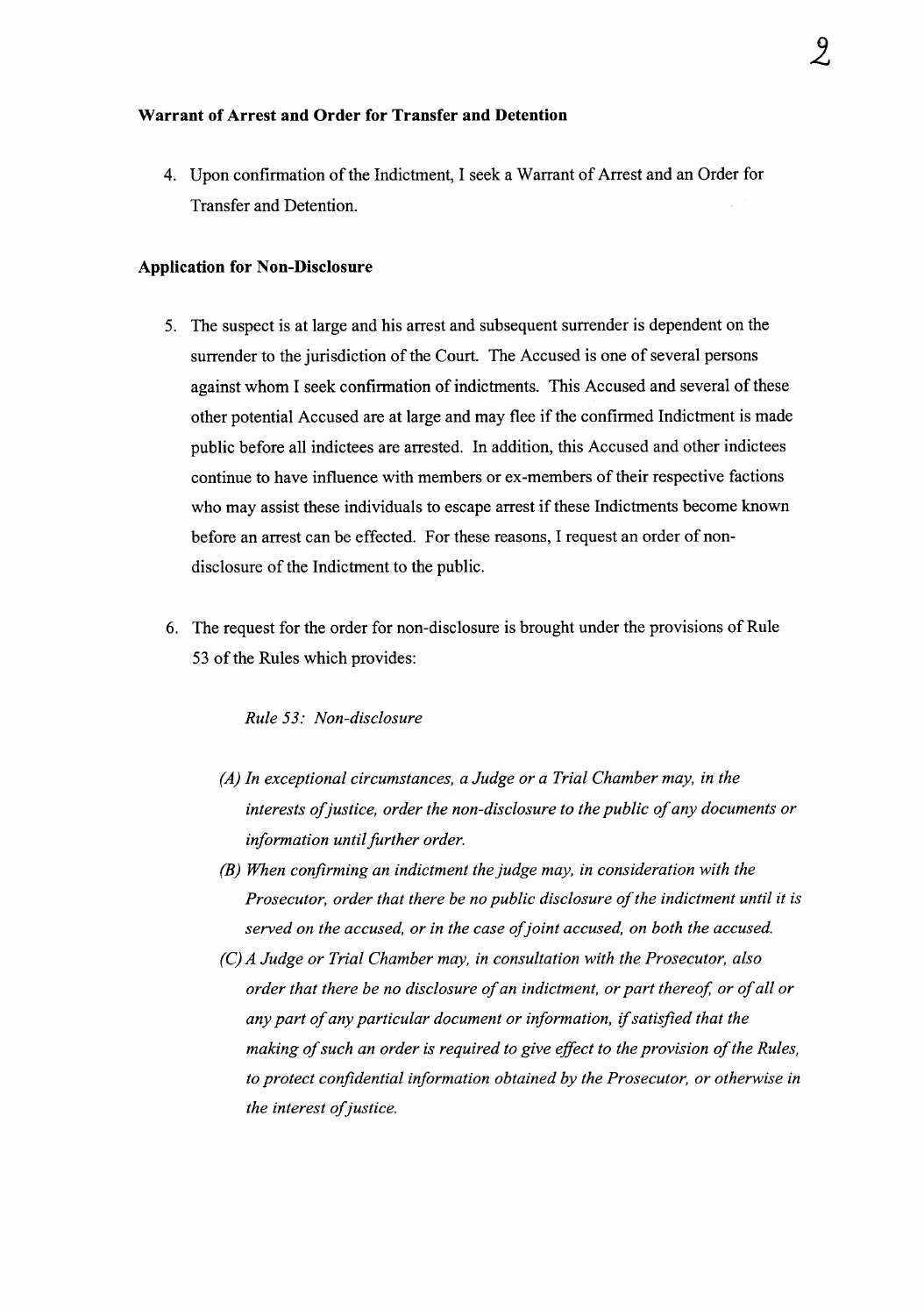- 7. As discussed above, it is critical that confidentiality is maintained to ensure that the Accused is not alerted to the prospect of arrest. I submit that this is an "exceptional circumstance," which, in the interests of justice, would justify the granting of an order for the non-disclosure to the public, including the media or any public record, of the Indictment or any part thereof or information pertaining to the Indictment, including the Warrant of Arrest. I request that such Order remain in effect until further Order by a judge of the Court, or in the interests of expediency, at my discretion when I find that the "exceptional circumstance" no longer exists.
- 8. I have requested non-disclosure to the public in relation to the Indictment, however, the attached investigator statement is not, in my submission, disclosable to the public. Should the Confirming Judge have a different view, I also request non-disclosure to the public concerning the attached investigator statement.

#### Orders Sought

- 9. I seek the following orders (sample orders attached):
	- (A) ORDER, confirming the Indictment against ISSA HASSAN SESAY dated 3 March 2003;
	- (B) ORDER, for a Warrant of Arrest and Transfer and Detention of the Accused;
	- (C) ORDER, pursuant to Rule 53 of the Rules, for the non-disclosure to the public, including the media or any public record, of the Indictment or any part thereof or information pertaining to the Indictment until made public by the Prosecutor or antil Surther order of the Court:

David M. Crane

The Prosecutor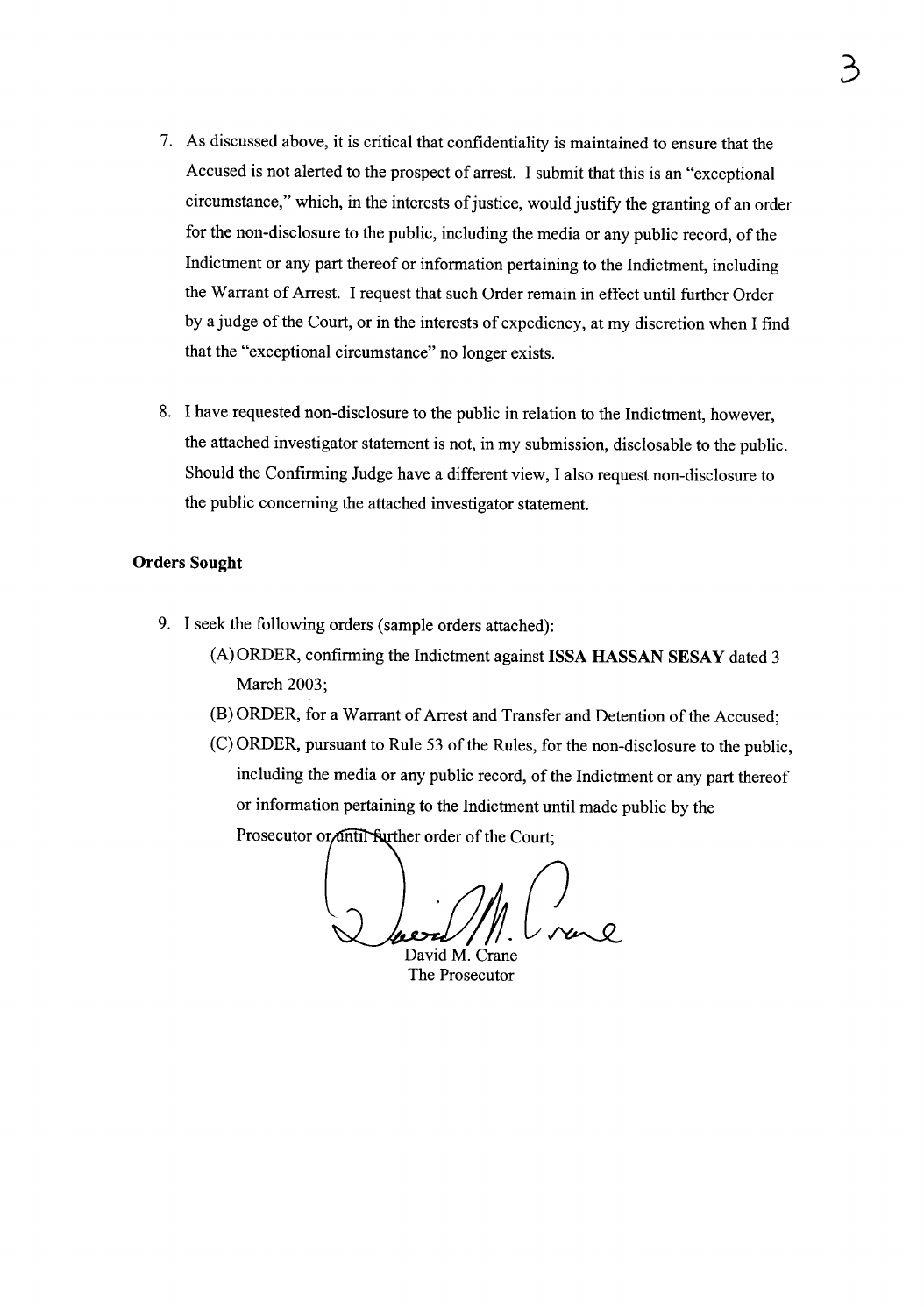



# SPECIAL COURT FOR SIERRA LEONE

JOMO KENYATTA ROAD· FREETOWN· SIERRA LEONE PHONE: +1212 <sup>963</sup> <sup>9915</sup> Extension: <sup>178</sup> <sup>7000</sup> or +390831257000 or +232 <sup>22</sup> <sup>295995</sup> FAX: Extension: <sup>178</sup> <sup>7001</sup> or +39 <sup>0831257001</sup> Extension: <sup>1746996</sup> or +232 <sup>22</sup> <sup>295996</sup>

Before: Judge

Registry: Mr. Robin Vincent

Decision of: \_\_ March 2003

#### THE PROSECUTOR

#### Against

ISSA HASSAN SESAY also known as ISSA SESA<sup>Y</sup>

CASE NO. SCSL - 03 - - I

### DECISION CONFIRMING THE INDICTMENT and ORDER FOR NON-DISCLOSURE

| SPECIAL COURT FOR SIERRA LEONED |
|---------------------------------|
| COURT RECODES                   |
| <b>RECEIVEL</b>                 |
| NAME https                      |
|                                 |
| SIGNATURE WCadyChia             |
| DATE $7/93/626$                 |
| 11ME/6.40                       |
|                                 |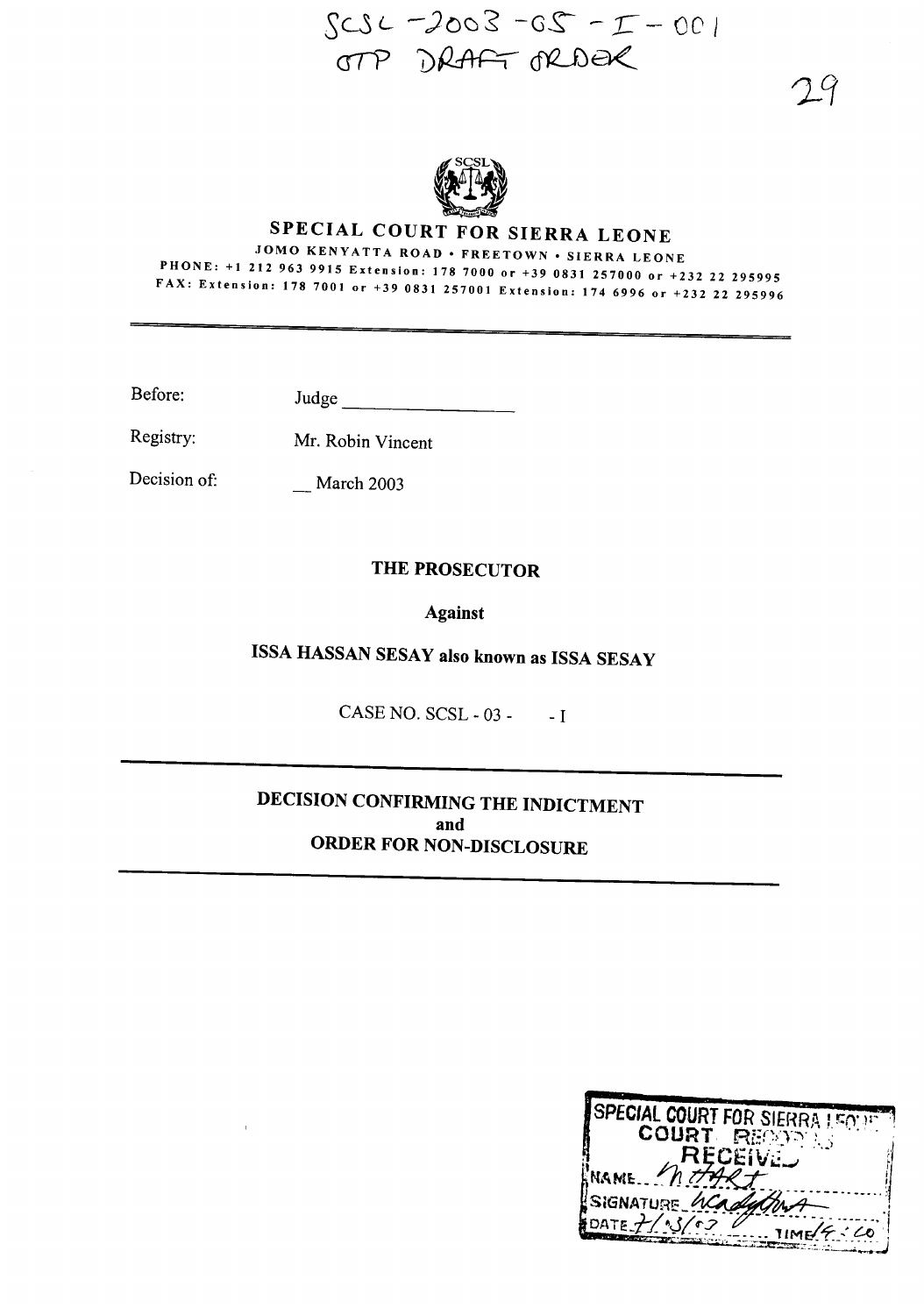# THE SPECIAL COURT FOR SIERRA LEONE (the Court),

SITTING AS Judge \_\_\_\_\_\_\_\_\_\_, designated by the President of the Special Court according to Rule 28 of the Rules of Procedure and Evidence ("the Rules");

HAVING RECEIVED on \_\_\_ March 2003 from the Prosecutor the enclosed Indictment against ISSA HASSAN SESAY also known as ISSA SESAY and supporting materials, pursuant to Rule 47 of the Rules;

[II needed] HAVING HEARD the Prosecutor during the review held on March 2003 under Rule 47(D) of the Rules;

BEING SATISFIED from the material tendered by the Prosecutor that there is sufficient evidence to provide reasonable grounds for believing that the suspect has committed crimes within the jurisdiction of the Court;

#### **HEREBY**

CONFIRMS the Indictment submitted by the Prosecutor against ISSA HASSAN SESAY in respect to each and every count.

TAKES NOTE of the Prosecutor's request that a Warrant of Arrest and Order for Transfer and Detention be issued against ISSA HASSAN SESAY.

ORDERS, pursuant to Rule 53 of the Rules and after consultation with the Prosecutor, that there be no public disclosure of the Indictment or any part thereof or information pertaining to the Indictment, and the Warrant of Arrest and Order for Transfer and Detention until further order by the Court or at the discretion of the Prosecutor.

DIRECTS the Registrar, in accordance with Rule 55(B) of the Rules, to serve this Decision and the Court's Warrant of Arrest and Order for Transfer and Detention of the Accused on the Government of Sierra Leone.

Done in London, this \_\_ day of March 2003.

Signed Judge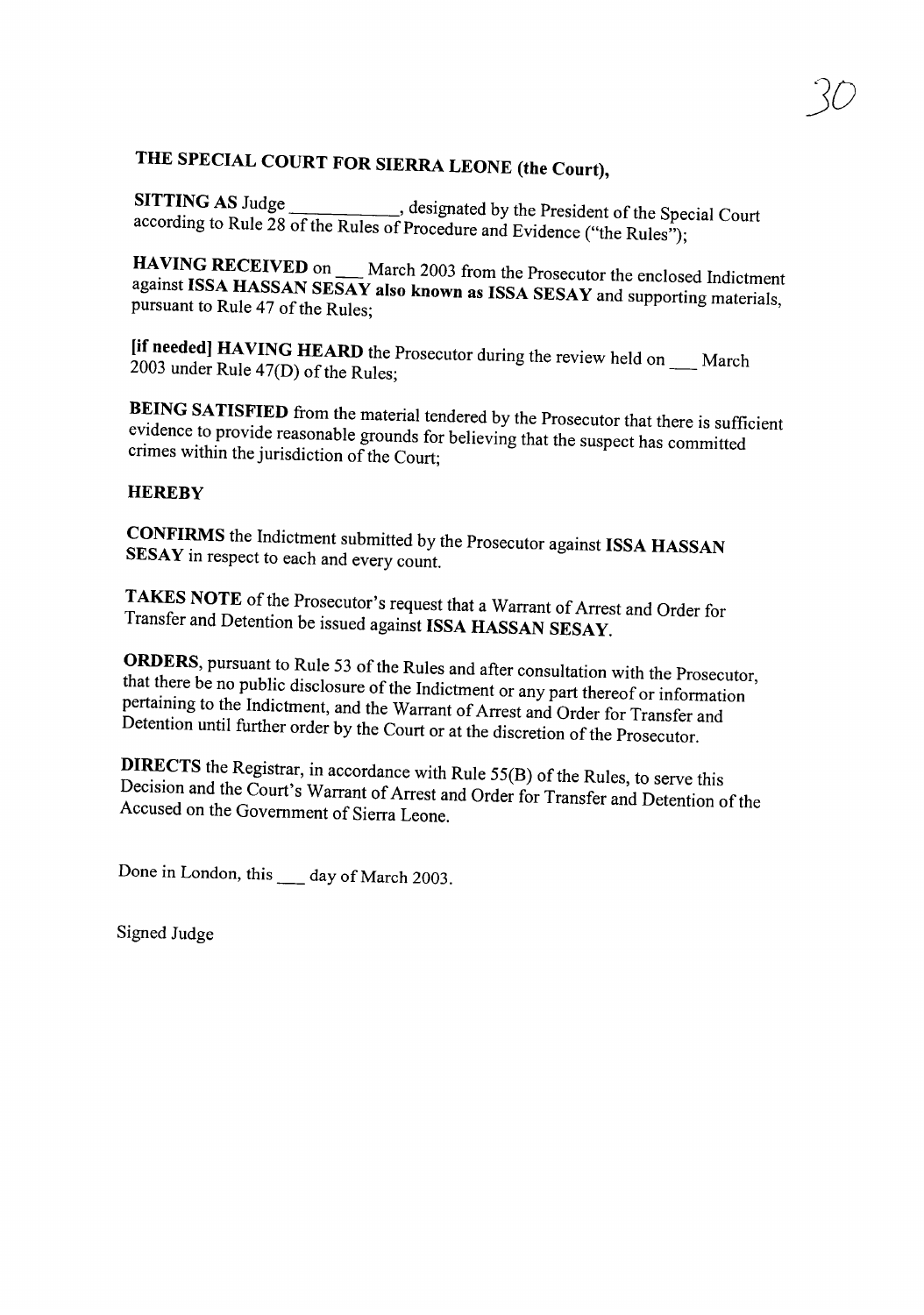# $SCSL-2002-05-1$ OTP DRAFT ORDER



#### SPECIAL COURT FOR SIERRA LEONE

JOMO KENYATTA ROAD· FREETOWN· SIERRA LEONE PHONE: +1 212 963 9915 Extension: 178 7000 or +39 0831 257000 or +232 22 295995 FAX: Extension: 178 7001 or +39 0831257001 Extension: 174 6996 or +232 22 295996

Before: Judge \_

March 2003

Registry: Mr. Robin Vincent

Decision of:

## Against

THE PROSECUTOR

ISSA HASSAN SESAY also known as ISSA SESAY

CASE NO. SCSL - 03 - - I

#### WARRANT OF ARREST AND ORDER FOR TRANSFER AND DETENTION

To: The Government of Sierra Leone.

| SPECIAL COURT FOR SIERRA LEONE        |
|---------------------------------------|
| COURT PECORDS                         |
|                                       |
| <b>RECEIVED</b>                       |
| NAME W. Hmer                          |
|                                       |
| SIGNATUR Wenderstein                  |
| $40$ ATE <sub><math>\chi</math></sub> |
|                                       |
|                                       |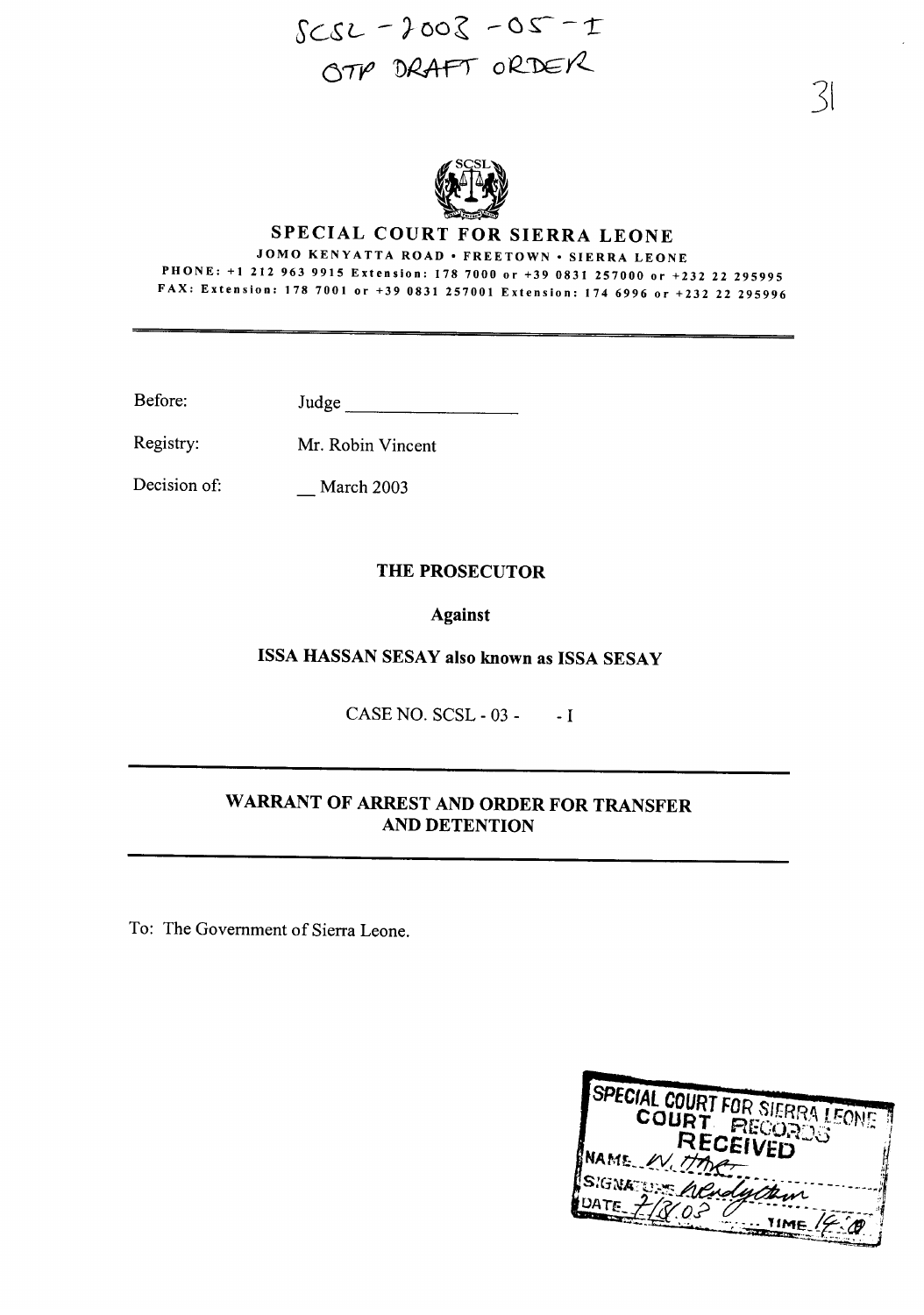# 1. THE SPECIAL COURT FOR SIERRA LEONE (the Court),

SITTING AS Judge \_\_\_\_\_\_\_\_\_, designated by the President of the Court according to Rule 28 of the Rules of Procedure and Evidence (the Rules);

CONSIDERING Article 17.2. of the Agreement Between the United Nations and the Government of Sierra Leone on the Establishment of the Special Court For Sierra Leone;

CONSIDERING that the Indictment against Issa Hassan Sesay (the Accused) was confirmed by the Court on \_

CONSIDERING that an Order for the Non-Disclosure was granted on

2. HEREBY ORDERS the Government of Sierra Leone to:

(A) search for, arrest and transfer to the Court:

# ISSA HASSAN SESAY also known as ISSA SESAY

<sup>a</sup> citizen of Sierra Leone, born <sup>27</sup> June 1970, at Freetown, Western Area, Republic of Sierra Leone, who is accused of Crimes against Humanity, violations of Article 3 common to the Geneva Conventions and of Additional Protocol II, and other Serious Violations of International Humanitarian Law;

(B) have a member of the Office of the Prosecutor present from the time of arrest;

(C) in coordination with the Registry, serve on the Accused, at the time of his arrest, or as soon as is practicable immediately following his arrest, in English or have read to him in a language he understands, a certified copy of the Warrant of Arrest, a certified copy of the Indictment, a statement of the rights of the Accused and <sup>a</sup> caution the Accused that any statement made by him shall be recorded and may be used as evidence against him;

(D) promptly notify the Registrar of the Court of the arrest of the Accused for the purposes of effectuating his transfer to the custody of the Court, and to surrender the Accused to the Court without delay;

(E) assist and facilitate the Office of the Prosecutor, at any location, in the search for and seizure of all evidence related to the crimes alleged to have been committed by the Accused;

(F) identify and locate assets owned by the Accused located within the territory of Sierra Leone and adopt provisional measures to freeze such assets without prejudice to the rights of third parties;